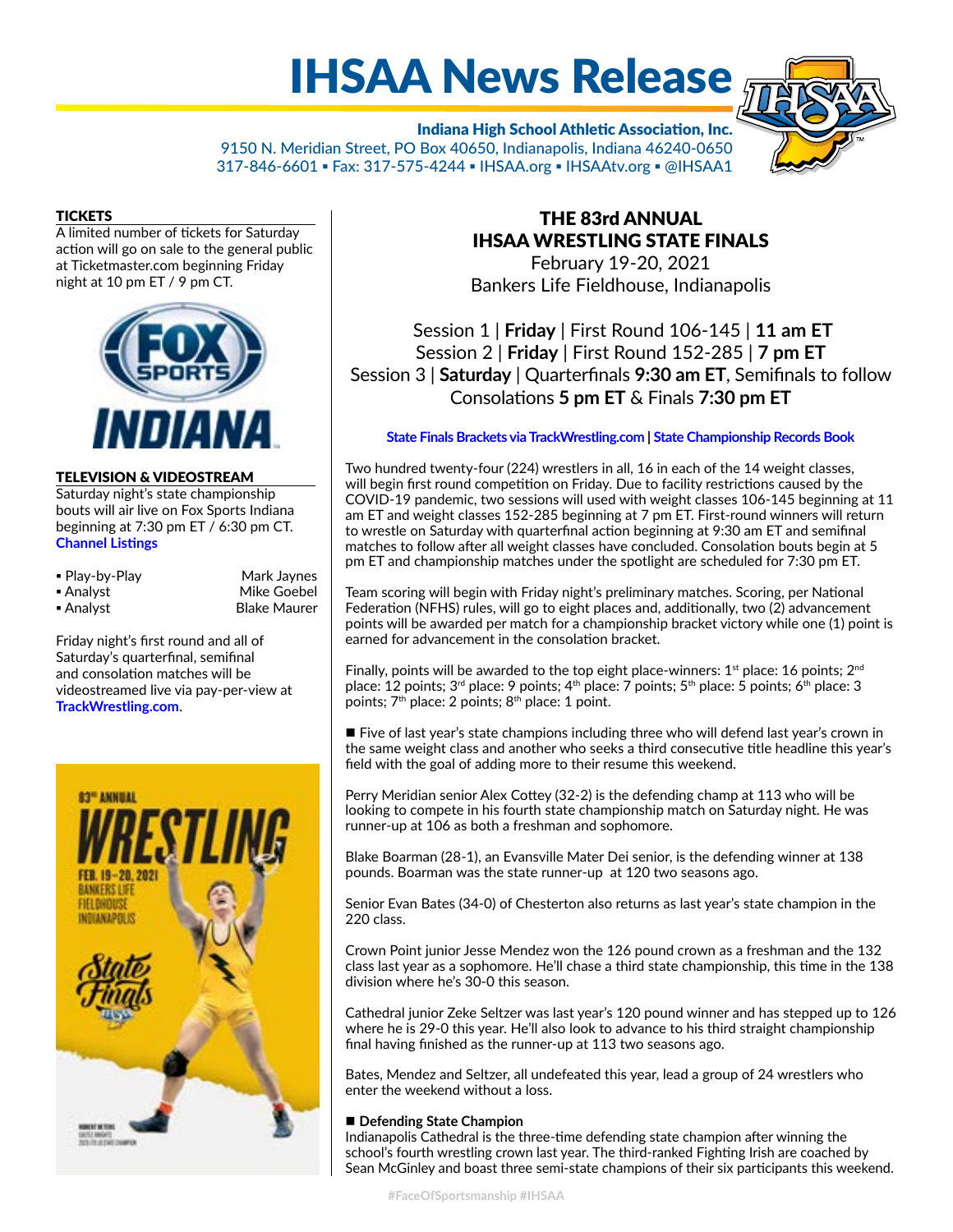#### NOTABLES

■ One hundred seven (107) schools will be represented at this weekend's state finals with Perry Meridian leading the way with nine qualifiers followed by Chesterton, Crown Point and Penn with eight each. Chesterton leads the state with seven semi-state champions with Evansville Mater Dei tallying five. A total of 307 schools and 5,361 were entered into this year's state tournament at the sectional level.

#### ■ State Champions in the Field (5)

- 113: Alex Cottey (12) **Perry Meridian** | Defending champ at 113; 2019 runner-up at 106; 2018 runner-up at 106
- 126: Zeke Seltzer (11) **Indianapolis Cathedral** | Last year's state champion at 120; 2019 runner-up at 113
- 138: Jesse Mendez (11) **Crown Point** | Last year's champ at 132; 2019 champ at 126
- 138: Blake Boarman (12) **Evansville Mater Dei** | Defending champ at 138; 2019 runner-up at 120
- 220: Evan Bates (12) **Chesterton** | Defending champ at 220
- State Runners-Up in the Field (5)
- 113: Isaac Ruble (11) **Bellmont** | Last year's runner-up at 106
- 126: Cheaney Schoeff (10) **Avon** | Last year's runner-up at 113
- 152: Matthew Koontz (11) **Perry Meridian** | Last year's runner-up at 132
- 152: JaJuan Anderson (12) **Warren Central** | Last year's runner-up at 145
- 170: Bryer Hall (12) **East Central** | Last year's runner-up at 152
- Undefeated Wrestlers in the Field (24)
- 113: Isaac Ruble (11) **Bellmont** (25-0)
- 120: Lane Gilbert (10) **Sullivan** (27-0)
- 126: Zeke Seltzer (11) **Indianapolis Cathedral** (29-0)
- 126: Landon Bertsch (11) **Bluffton** (22- 0)
- 132: Ian Heath (12) **Leo** (30-0)

### GOSHEN'S ROGER GRIFFITH NAMED OUTSTANDING WRESTLING OFFICIAL

Roger Griffith of is the recipient of the 2020-21 Interscholastic Athletic Official Award for excellence in the sport of wrestling.

Each year, the Indiana High School Ath-

letic Association, in cooperation with the National Federation of Interscholastic Officials Association, recognizes and honors an outstanding official in each sport during



the school year. Officials selected for this distinction have gone above and beyond to serve their association, community, and the IHSAA. Each have shown exceptional qualities of leadership, dedication, and loyalty to their sport, our studentathletes, and their fellow officials.

Roger is a member of 7 officiating associations in Indiana. He serves as

Vice President of the Calumet Officials Association, Wrestling Chairman for the Northern Officials Association, Football and Softball Chairman for the Tri-State Officials Association, and a board member for the St. Joe Valley Officials Association. Roger has also served as a IHSAA Certification Clinician for Softball since 2009.

Roger is a professional official in Wrestling, Football, and Softball. He's been a licensed Wrestling official for 21 years and has worked in 19 sectionals, 13 semistates, and 5 state finals. He currently resides in Goshen with his wife Anne.

Roger was selected for this honor by a committee representing the officials associations. In Indiana there are 24 associations made up of men and women who assist in providing wholesome, worthwhile, and healthy activities for the student athletes in our state. Statewide, there are more than 8,000 officials licensed by the IHSAA in 11 sports.

- 138: Jesse Mendez (11) **Crown Point** (30-0)
- 145: Elijah Chacon (12) **New Haven** (32-0)
- 152: Aidan Hardcastle (12) **Oak Hill** (36-0)
- 152: James Conway (11) **Floyd Central** (27-0)
- 152: JaJuan Anderson (12) **Warren Central** (32-0)
- 160: Broderick Baumann (11) **Evansville Mater Dei** (26-0)
- 160: Robert Major (12) **Carmel** (37-0)
- 170: Bryer Hall (12) **East Central** (30-0)
- 170: Pate Eastin (12) **Penn** (30-0)
- 182: Gavin Layman (12) **Chesterton** (37-0)
- 182: Gabriel Sollars (11) **Evansville Mater Dei** (26-0)
- 195: Hayden Filipovich (12) **Indianapolis Lutheran** (40-0)
- 195: Eli Pack (12) **Culver Academies** (18-0)
- 195: Brach Carrington (12) **Greencastle** (37-0)
- 220: Tristan Ruhlman (12) **Bloomington South** (23-0)
- 220: Evan Bates (12) **Chesterton** (34-0)

285: Mariere Omonode (11) **West Lafayette** (13-0)

- 285: Evan Shafer (12) **Connersville** (37-0)
- 285: Leighton Jones (10) **Brownsburg** (29-0)

■ 2021 Sectional Championship Teams (32) Bellmont, Boonville, Brownsburg, Carmel, Center Grove, Centerville, Charlestown, Chesterton, Columbus East, Cowan, Crown Point, East Central, Evansville Mater Dei, Floyd Central, Garrett, Harrison (West Lafayette), Indianapolis Cathedral, Leo, Merrillville, Noblesville, Northridge, Oak Hill, Penn, Perry Meridian, Portage, Prairie Heights, Rensselaer Central, Rochester, Terre Haute South, Warren Central, Wawasee, Zionsville.

■ 2021 Regional Championship Teams (16) Bellmont, Brownsburg, Carmel, Columbus East, Crown Point, East Central, Evansville Mater Dei, Floyd Central, Garrett, Harrison (West Lafayette), Indianapolis Cathedral, Merrillville, Northridge, Penn, Perry Meridan, Western

■ 2021 Semi-State Championship Teams (4) Chesterton, Evansville Mater Dei, Oak Hill, Perry Meridian